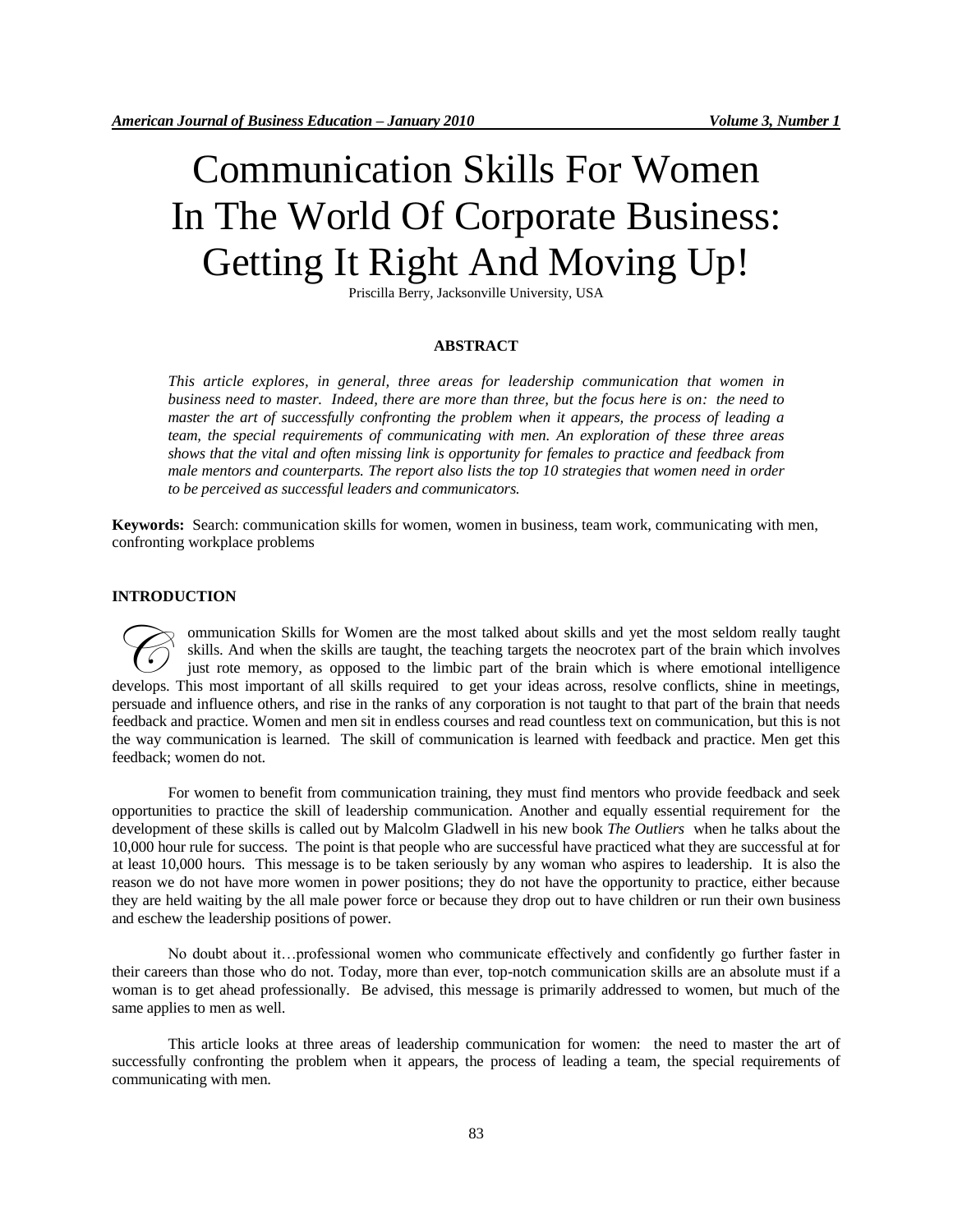# **COMMUNICATION FOR CONFRONTING THE PROBLEM**

Effective women leaders confront problems at first evidence. Ineffective leaders look the other way, hoping the problems will be self-correcting. They rarely are. Failing to address issues head-on exacerbates the problem, allowing it to fester, creating gossip and low morale throughout an organization.

Some of the ways to know when and how to confront involve taking everything that involves employees seriously. When an employee is concerned, it is important and the leader should address it at the same level of importance as the employee is experiencing it.. Bill Clinton will be remembered for many things and one of the things most memorable is when he told his audiences: "I feel your pain." He did this with strong body language and his hands touching his chest. He is also the master of eye contact. Females often shoulder surf when someone is taking to them. When another person is speaking to you, it is critical that you focus on that person and then respond with real empathy and understanding. Never ignore a problem. If it is a problem in the organization or with an employee, it is a problem.

Another important rule is not to exaggerate a problem or over talk the problem. You must have categories for the problems and a time strategy that matches the problem. After you acknowledge the problem with the organization or employee, set a time when you can respond with knowledge of the situation. This has to be a short time because of the level of expectation created by the demands of current communication systems. Our entire world is in live time, and women must create a communication style to match the current level of expectation.

Never shoot from the hip! Many women adopt this style, but it can be damming to any leader. It is one thing to be quick to respond, but another to be impulsive. You need to call on the resources which allow you to always do your homework. Know yourself here, and if you tend to respond too quickly because you are responding to pressure or

because you want to appear smart and capable, create and hold on to a more studied style of response. This behavior is most likely something that is practiced and practiced. Again, this pattern highlights the 10,000 hour rule.

# **COMMUNICATION FOR TEAM LEADERSHIP**

As professional women take on the task of leading teams, they will also have to master a pattern for team leadership. Women often vacillate in making decisions because they fear hurt feelings or they are fearful of making a wrong decision. They do all the work without delegating (because it is easier), and by the time they do have the discussion about everyone's roles, they are so tired and disgusted there is little or no diplomacy in their message.

To be impressive, professional women must understand their role in delegation.

You do not have to prove yourself or your value by doing it all by yourself. This is almost the tragic flaw for women communicators and leaders. The same goes for decision-making which is the core of team leadership. The best team leaders with strong communication skills develop a team consensus to make decisions. This is both an art and a science. It is a skill that can be taught and improved with practice.

When working with teams, it is important for morale and motivation to involve team members. Decisionmaking can be discussed from five approaches. The requisite skill is knowing when to apply what approach:

- 1) The leader makes the decision; no input from the team.
- 2) The leader makes the decision, but asks team members for information on which to base the decision.
- 3) The leader makes the decision, but the team members help evaluate the information and provide input. The leader then makes the final decision.
- 4) The leader has the entire team participate in providing information and help in the evaluation of the options. The leader then makes the final decision.
- 5) The leader turns the decision over to the team and accepts whatever decision is made.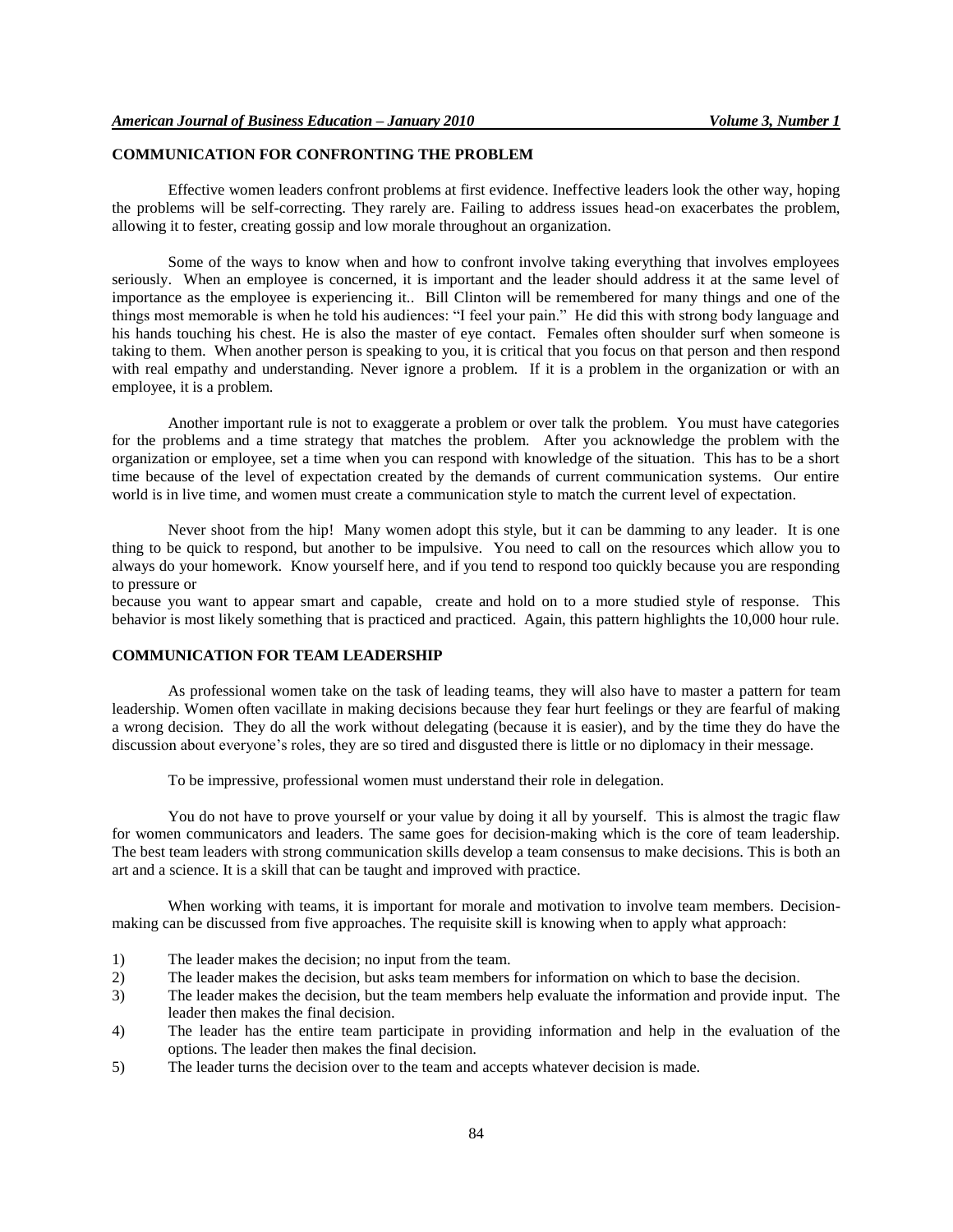Great leaders know when to apply which strategy in a way that reinforces the team concept, nurtures morale, develops people, and gets great results.

Delegation: One of the most challenging parts of being a team leader is knowing when and how to delegate. Professional women often believe they have to prove their value by doing it all themselves; however, their real value is in creating greater productivity by engaging others in the process. When working with teams, it is important to get everyone involved. All team members should be assigned a role with responsibilities, accountabilities, and deadlines. Delegation is not abdication. The responsibility for what is being delegated remains with the person doing the delegating.

Many leaders have trouble delegating because of trust issues, either with the specific person to whom they are delegating or in general. Women have trust issues, no doubt. We would rather over work ourselves in the extreme than allow the project to fail. In either scenario, an initial discussion must include specificity around expectations and accountabilities to deadlines. Additionally, the discussion must also include feedback as to the comfort level in accomplishing the delegated assignment and a request to understand the amount of oversight, coaching, and feedback required.

Diplomacy: Conjures up images of a powerful, respectful communicator negotiating important international treaties and alliances. This can be true, however, like negotiating the expectations and emotions of individuals on teams are the core issue. Diplomacy always comes down to communication. It is a special style of communication that influences others in a positive manner, building trust and respect that gets incredible results. Today, far too little communication from leaders is specific enough to set clear expectations that can thus be met by the team member. Thus, the element of expectation remains different for both the follower and the leader. Women specifically tend to talk in euphuism and have difficulty being specific. It often leaves teams without the guidance they need to accomplish the task. This is because female leaders tend to see big pictures and end games and do not focus on the details that teams require for action.

Mastering the Communicating Styles necessary for Team Leadership allows professional women business leaders to create and lead championship teams that give them the respect and reputation necessary to move up through the organization to higher levels of leadership. If professional women focus on effective delegation, they will usually save themselves time...be better team leaders...increase the quality of the team's results...and raise the overall morale.

#### **COMMUNICATION WITH MEN**

Communicating with power and finesse is a skill that does not come naturally to most women. I believe you know what I mean. For example, when a woman is drowned out at an important meeting by men with louder voices…Or you have an excellent idea that gets dismissed and then 10 minutes later, a man suggests the exact same thing and everyone is suddenly all for it. Or when you are speaking to someone up the chain of command and he acts like you're invisible. This can be frustrating!

Several years ago, a survey of women in fortune 500 companies at the VP level or higher...were asked to describe the behaviors that led them to their success. The number one answer at 71 %...was "exceeding expectations." The number two answer at 67 %...was "communicating with men in a manner in which men were comfortable." (Beshara, 2006)

No doubt about it…Professionals who communicate effectively and confidently go much further faster in their careers than those who do not. Today, more than ever, top-notch communication skills are an absolute if you as a woman want to get ahead professionally.

Know the big picture and succeed: Since the late '60s, as an outgrowth of the racial equality movement, there has been increased emphasis on the equality of women. In spite of this, the fact is…women in the workplace are affected by their inability to change jobs and "climb" the corporate ladder.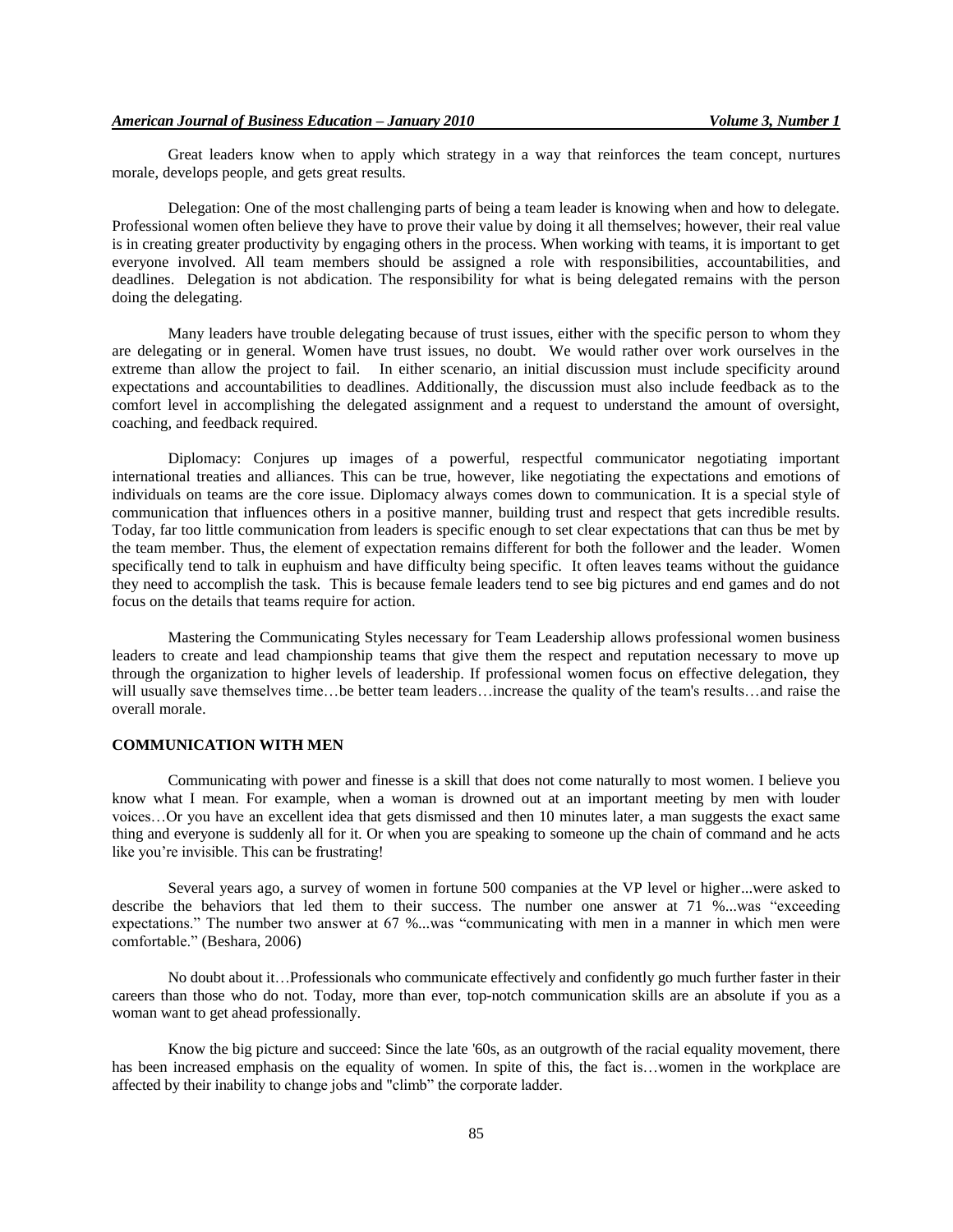## *American Journal of Business Education – January 2010 Volume 3, Number 1*

Wage Earning-Fact from the Department of Labor Statistics: When women begin their careers out of college or graduate school, they earn about as much as men do. From ages 25 to 29, women earn 90 percent of what their male counterparts earn. But that all changes when they become mothers… and by the time they are 44 years old, their wages are down to 71 percent of what their male counterparts earn. The prime years for having children are also prime years for establishing a career. This is such an important fact for any discussion on leadership skills for women. The communication skills needed to raise a family and run a home are not the skills needed to climb the corporate ladder and assume a leadership role within a corporation. The time women take for child bearing is time they never get back. Nor should they ask for it back. It is a choice both women and men must make in terms of family and lifestyle.

Consider these statistics: Half of the women from the graduating class of Stanford in 1981 left the workforce by 1998 and one out of every three MBA-earning women of the same class were not working full-time jobs at that time. In comparison, only one out of every 22 male MBAs of the same class was not working full-time in 1998. 43 % of women with children quit working sometime during their career, even though 97 percent of these women had planned to return to salaried work. (Steen, 2007)

In one study, women who quit the work force for 1-2 years lost nearly one-third of their earning power in that time. The Center of Work Life Policy studied 2,443 women in business in separate groups. 37 % of those studied quit work sometime during their career. That figure rose to 43 % if they had children. 25% of these women who left their jobs were not able to get rehired. Of the 74 % who were successful in finding new jobs, only 40 percent were hired in a full-time professional position.

Performance Factors: Women do not suffer from the "big male ego" problem. This problem is created by the natural competitiveness of the male psyche. Very often, in business as well as in sports, the male ego gets in the way of performance. It is the veiled threat that you need "to be careful with me or I'll beat you up!"

Most often, this "big male ego" syndrome creates an environment where the person's "game" is nowhere near as big as his ego. In other words, the male's performance is often not as good as his ego would lead others to believe. This is not to say that women do not have healthy or competitive egos; they do. For the most part, however, women seem more capable of bypassing this, "I'm bigger than you...my dad can beat up your dad ... I'll kick your butt," ego game that men play and women move on to concentrating on performance.

Women can be just as competitive as men, but they don't have the same kind of male ego challenge. They do not automatically bruise other people's egos when they are out performed.

Since the business environment is still a "man's" world, women have to work harder to attain the same levels of recognition. When women, like most minorities, want to reach equality, they have to work harder and perform better than the average employee. So, when over achievement is expected, average achievement is perceived as underachievement. It is not uncommon, therefore, for a female professional to be either recognized as a stellar performer or criticized as a poor performer. She is rarely perceived as average. As an over performer, she has to really outperform most of her male counterparts. Average performance or less will be perceived as underperformance, and over performance, which is required, ironically may cause the males to be over challenged. This is when special communication skill is required to remain self-promotional and yet not intimidating.

The major disadvantages that women face in getting hired and promoted all stem from the "mommy track" possibility. Hiring a female of childbearing age poses risks to an employer. These will never be voiced, but the challenge is always present, even in the most forward and progressive companies. Many women, as stated, claim they will return to work after childbirth, but do not. This is a major resource challenge for any employer.

The challenges of being a practicing business professional and a mother…until children are grown, present a real and tangible barrier to careers for women. Rearing children is the hardest calling in the world. It makes most business endeavors look simple. Motherhood is more than an "occupation." A mother's concern for her child or children will almost always supersede her concern for her career. This poses a real challenge for hiring organizations. On one hand, hiring authorities want a professional who has their priorities in order. On the other, when those personal priorities run the risk of being an expense to the company, the companies have a real dilemma.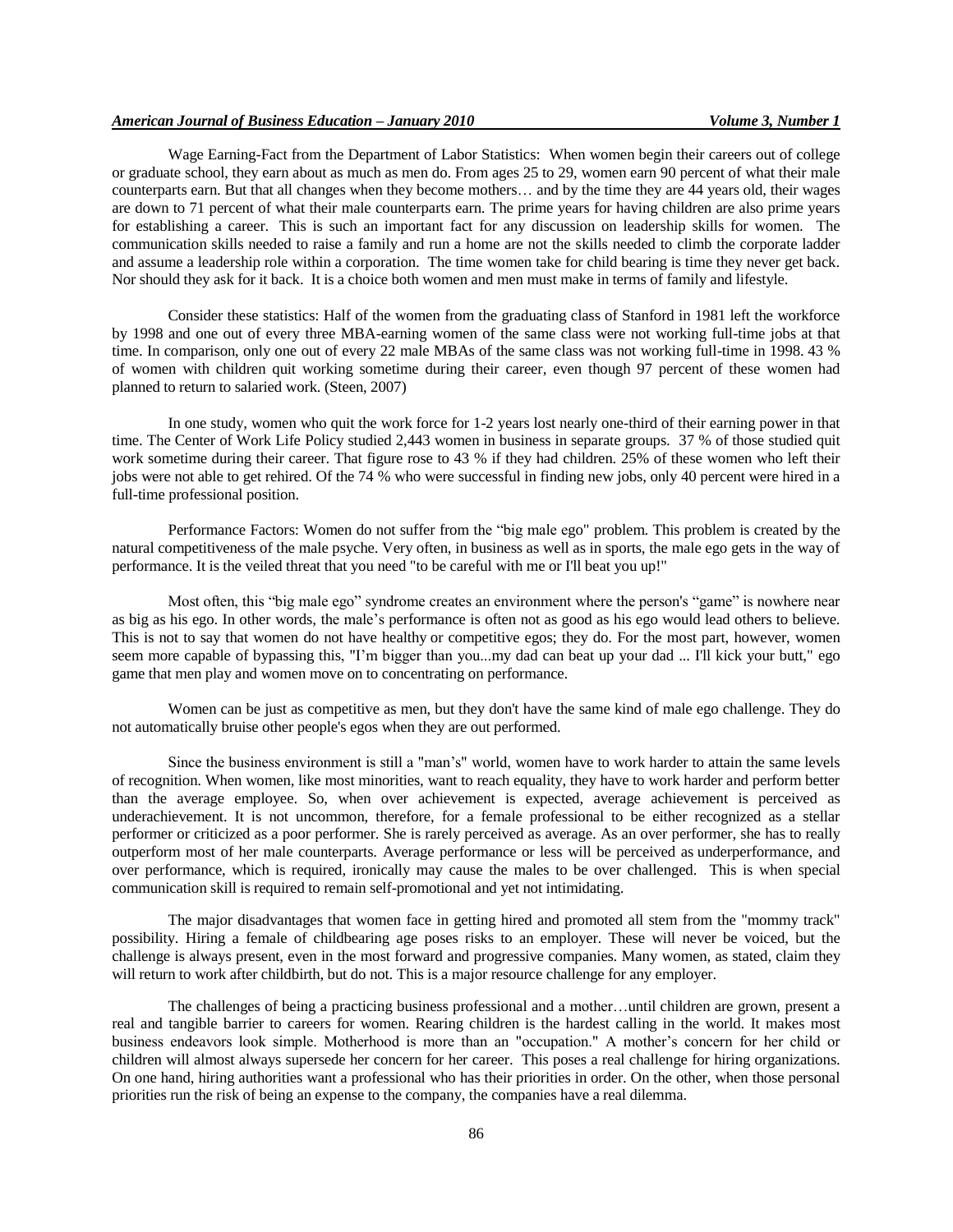#### *American Journal of Business Education – January 2010 Volume 3, Number 1*

One piece of advice, keep your family matters at home. If you have children, do not put pictures on the shelves of your office. For men, this is strength and says they are good providers and faithful to their charge. For women, it says I need to leave early to pick up the children. I do not like this difference, but it is real. When you talk about families always speak positively and talk about success. Any problem you mention makes you look too responsible to the family and less accessible to the corporation.

### **PREPARING FOR A CAREER AS A LEADER**

Although there have been many advances since the 1960s, there are still many to overcome. As a woman, you are not alone. Today with widespread knowledge and increased awareness, there are more organizations, resources, role models, and services to help professional women who are on-ramping in career movement and coaching which helps us to work smarter and more effectively than ever before.

Consider your personal preferences in how you acquire information. With the myriad of advice and information available on every type of media and support groups and services available in nearly every community, and even online, there is sure to be some option that would be a fit for you.

How does a professional woman acquire happiness and accept at the same time leadership. It comes from the inside out! Look happy…smile a lot…think about being very much alive!

Many people believe that outside objects or events will make them happy; however, happiness comes from within. The same concept holds true for leadership. Take as many courses as you would like…take as much training and coaching as you can digest, but if leadership does not come from within…your followers will know it. Why? People will follow you as a leader…because they will believe you stand by what you believe. And they will be loyal to you…because they admire you and want to follow you.

#### **Lessons to Remember:**

SMILE: Whether you are talking with a friend, family member, your children, your boss, your employees or someone on the phone, remember to keep a smile on your face.

KNOW THYSELF: If you see yourself putting too much energy on outside "sources" that "will make you happy…or not," whether it is a new house, outfit, car, jewelry, face or body, think again. If you are not feeling well, these external gifts will not make you happier. Focus on finding that "inside happiness first" and then reward yourself.

KEEP A POSITIVE OUTLOOK ABOUT THE FUTURE: You may be experiencing hard times, but you can avoid perpetuating them. Bring about positive thoughts of how you will overcome the obstacles and keep an eye on the future.

SHARE YOUR JOY WITH OTHERS: Being in a great mood is infectious and is key to a happy household, workplace and organization. Children are ready to adapt to their parents' moods just as employees are ready to adapt to their bosses' moods. Therefore, as the home queen, entrepreneur, or corporate warrior, your great disposition will bring out the best in others as they tune-in and match your own vibration.

TAKE GREAT CARE OF YOURSELF: Your integrated health and wellness in the physical, emotional, intellectual, spiritual and social dimensions are key to experience the ultimate power of well-being and thus successful leadership.

#### **CONCLUSION**

A lack of knowledge, awareness, and training to develop your communications skills can damage your career! Most people would agree with that statement and it is basic advice to polish the skills that will ensure your success.

Many women have heard the complaint from our colleagues or personally expressed this sentiment, "I trained hard for my job, but all I seem to do is try to fix people problems." These kinds of people skills are what we mean by communication skills. Often, they are the very skills we didn't learn! The subtle things no one tells us. Since we our born with a distinct and different personality and develop a communication pattern based on our family culture, we often believe because we are successful in our original unit that we have the skills for our life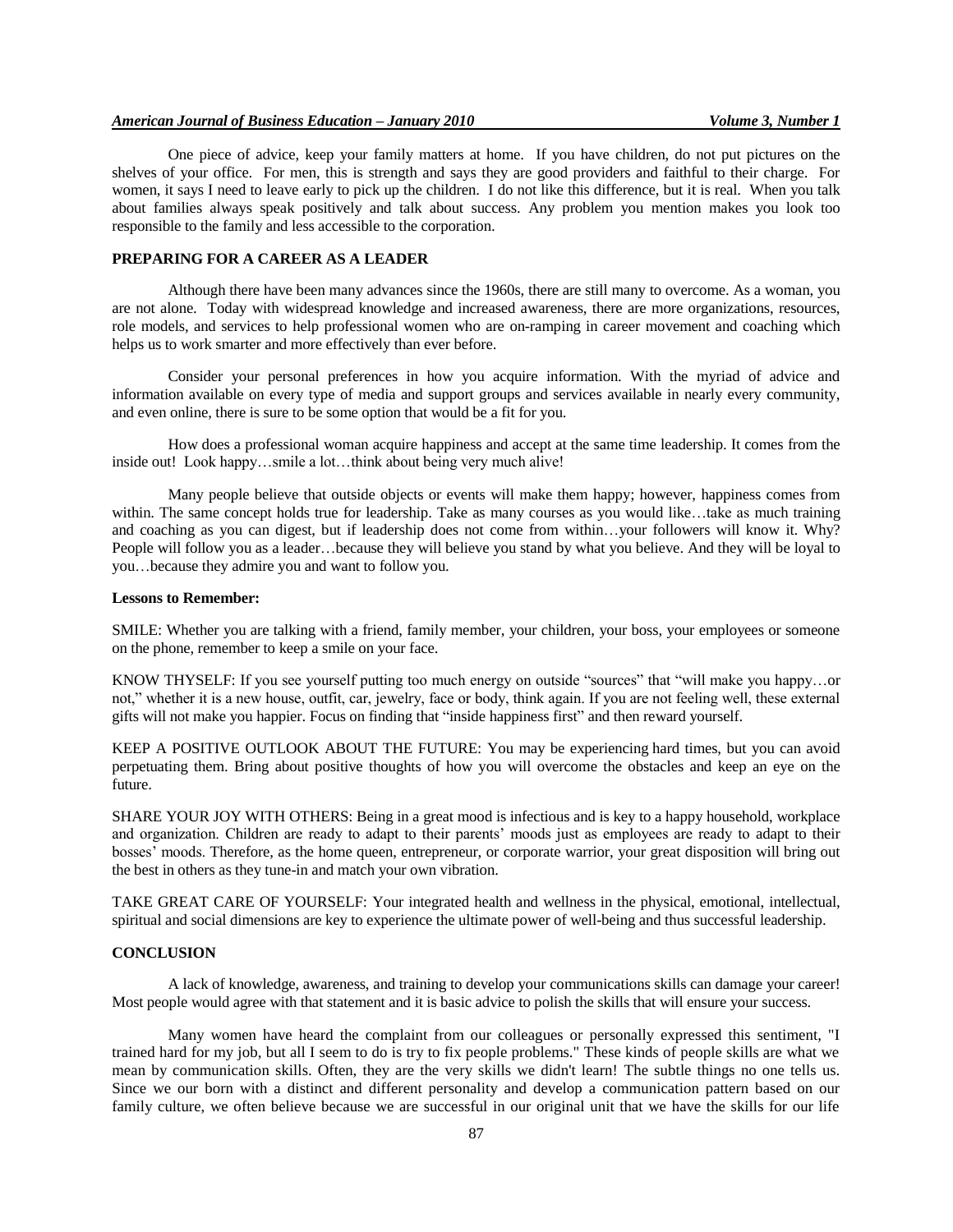work. Like walking, it just happens. However, like power walking differs from strolling around the mall, business communication is not at all like chatting with a friend over coffee.

Women are especially vulnerable to presenting a distorted image of who they really are through their communication style. The very attributes that enable a woman to work well with others, build relationships, seek consensus, empathize, and persuade may work in a negative manner as a woman climbs the corporate ladder. Many senior managers are still very much controlled by the old, white-male establishment. This establishment expects everyone to think and communicate like they think and communicate; they become uncomfortable when the communicator is female, just because they are female. This is unfortunate, unfair and unacceptable but must be recognized as the beginning for the playing field.

Finding ways to communicate effectively, while maintaining your unique strengths as a woman in business is a skill you must learn and develop. As with all skills, it takes time and practice. But the first step, as always when we face a new challenge, is to recognize our need, assess our strengths and begin working on the areas where we need to grow the most first.

Despite the shift into the 21st century, we probably will continue to be hampered by the past for some time to come. Women have made great advances in the workplace, but many areas remain to be conquered. Girls are still taught differently from boys. Passive, manipulative, deferential and nurturing styles of behavior are considered appropriate for girls; aggressive, competitive, boastful and demanding styles are permitted for boys. Girls tend to play in small groups, suggesting activities and taking turns. Boys play in larger groups, impose rules and follow leaders' orders. They compete, valuing winning and wanting to be best.

Men are still viewed as doing valuable, paid work. Women are still seen as caregivers whose work is not paid for and therefore not valuable. These attitudes will not vanish overnight although they are gradually softening and will eventually change. You might feel angry and frustrated about it, but the fact remains and must be faced.

The task for women in business today is to recognize their self-worth, value their skills and do not give away their gifts and build on the skills they have and access the training for the skills they do not have. Undervaluing the strengths women possess and trying to become something other than what we are (i.e. women and not a man in women's clothes) will not make us more accepted. A quick look at the outlined differences in the early imprinting for boys and girls in the last few paragraphs shows that many of the things that little girls do as they play closely reflect the consensual style of today's business environment, especially in middle management. This may explain why there are more female than male middle managers in American companies today.

Top 10 Strategies for Women for Successful Communication Leadership:

- Dress conservatively and have a clothing consultant (not your partner)
- Wear Suits and keep your jacket on (master the clothes, hair, shoes)
- E*xpect* to be treated equally in the office and then walk down the street to the local watering hole but do not *expect* the male to pick up the tab (use this rule in all scenarios)
- Do not gossip, pay attention to the grapevine
- Find a mentor, a male who respects women
- Be on Time, always; do your homework
- Learn to Kibitz and talk about something other than business, i.e. sports, weather, local politics (never children, spouse, mother, father) No pictures of children in office
- Use your sex to advance your strengths and not to threaten or intimidate a male colleague
- Portray a healthy life style in dress, conversation, deportment
- Have a mantra that you repeat every day that gives clarity to your mission

These are subjects for our ongoing research and writing. Please e-mail any observation and responses: [pberry1@ju.edu](mailto:pberry1@ju.edu) or visit the website @<http://users.ju.edu/pberry1>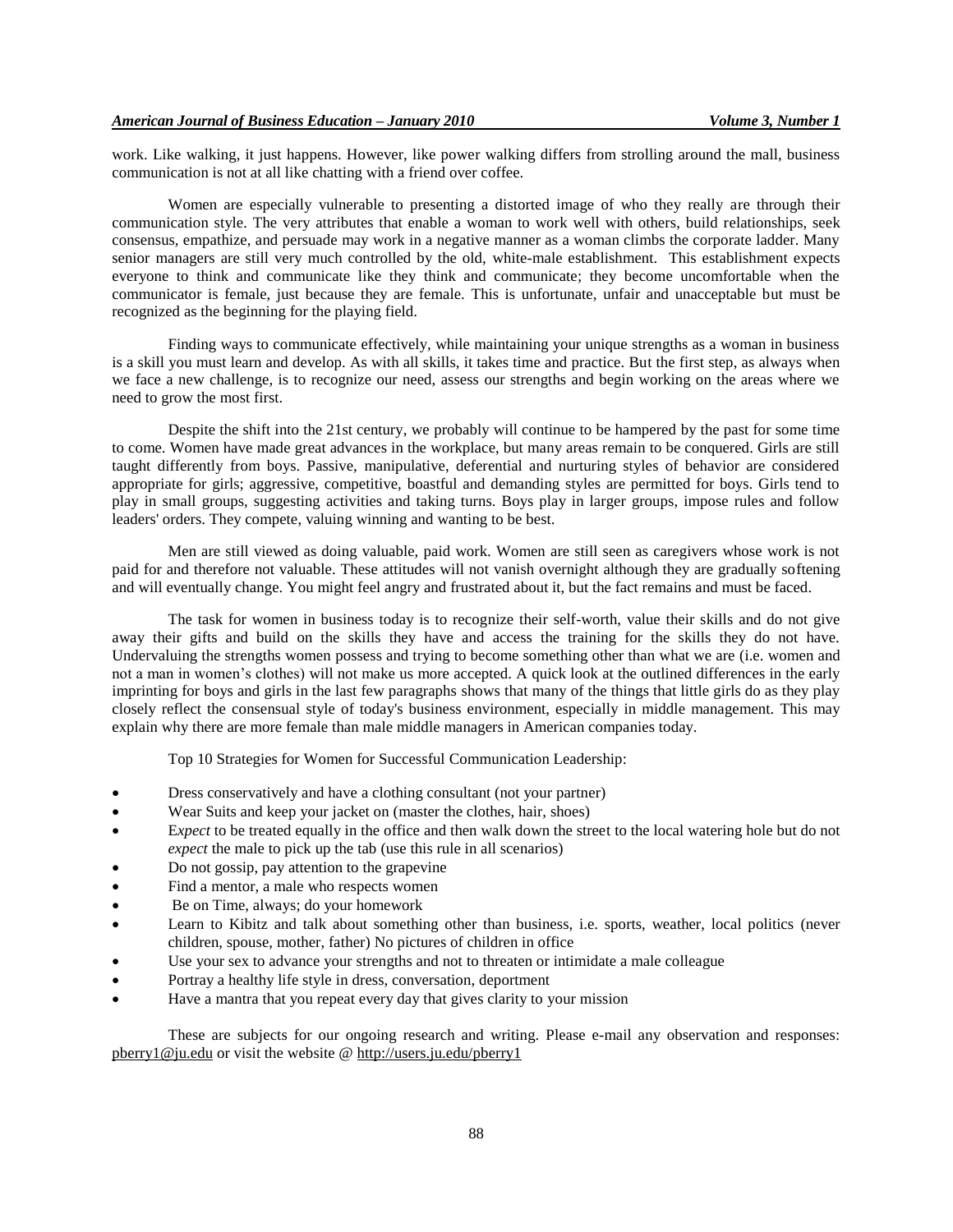# **REFERENCES**

- 1. Beshara, T. (2006). The Job Search Solution, American Management Association. Beshara & Associates, Dallas, Fort Worth, TX.
- 2. Brown, S. (2008). Powerful Communication Skills for Women. Senior Workshop Leader, National Seminars Group, Rockhurst University, Continuing Education Center, Kansas City, MO.
- 3. Cora, G. (2005). Leading Under Pressure: Maximize Your Health While Building Your Wealth. President and Founder of The Executive Health & Wealth Institute, Chicago, ILL.
- 4. Firestone, M. ( 2007)."Traits of Top Women Entrepreneurs" President and Chief Advisor of The Women's Presidents' Organization.
- 5. Gladwell, M. (2008). *Outliers: The Story of Success*. New York: Little Brown and Co.
- 6. Steen, M. (February, 2007). Stop Out, Hunker Down, Move Up?: Challenges faced by women MBAs and their employers, *Stanford Business Magazine*.
- 7. Weisman, S. ( 2008). How Professional Women can Create Championship Teams. President of Weisman Success Resources, Poughkeepsie, New York.